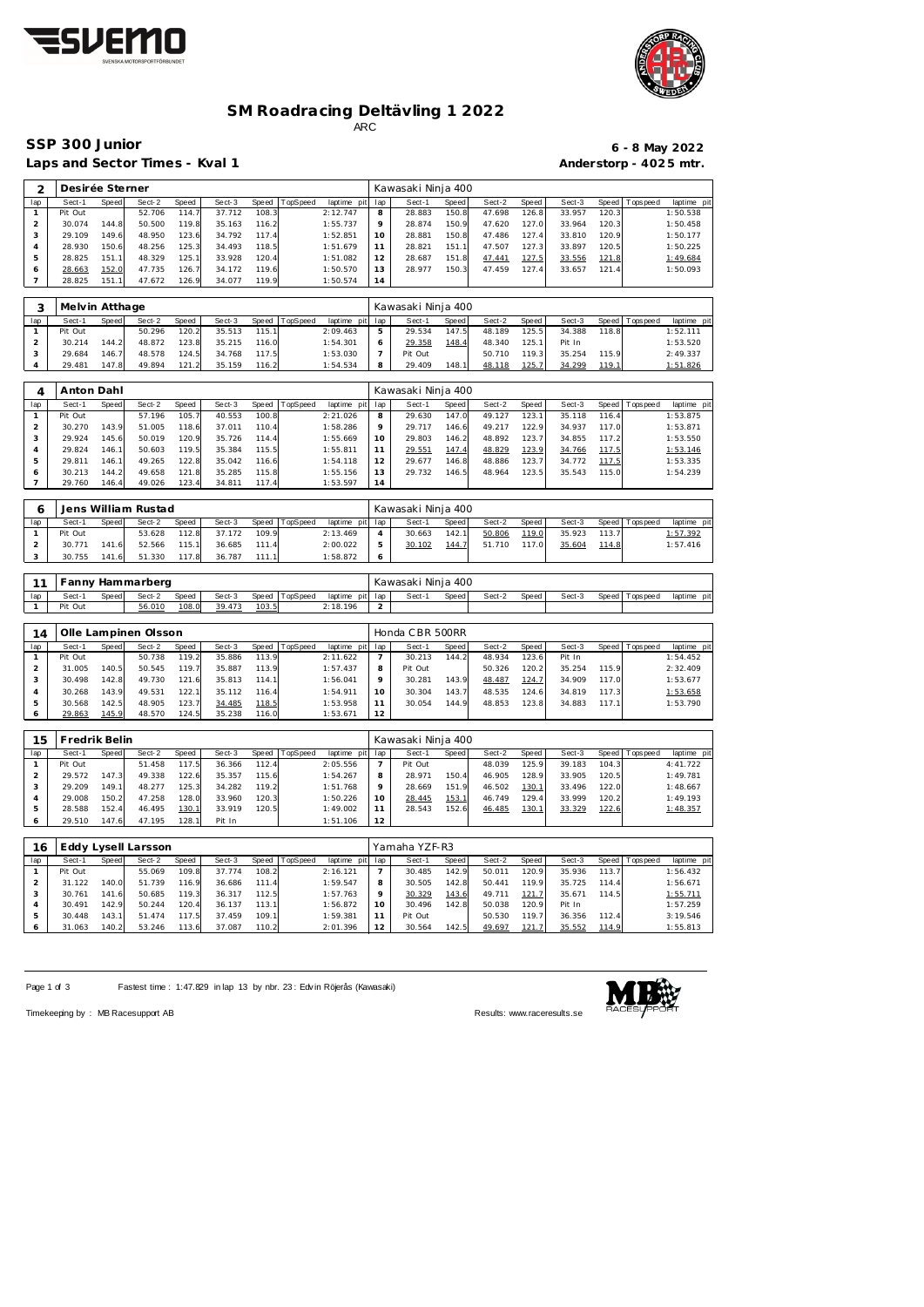



### **SM Roadracing Deltävling 1 2022** ARC

Laps and Sector Times - Kval 1 **Anderstorp - 4025 mtr.** 

# **SSP 300 Junior 6 - 8 May 2022**

| 20           |         | Tobias Pedersen |        |       |        |                  |             |     | Kawasaki Ninja 400 |       |        |        |        |       |                 |             |
|--------------|---------|-----------------|--------|-------|--------|------------------|-------------|-----|--------------------|-------|--------|--------|--------|-------|-----------------|-------------|
| lap          | Sect-1  | Speed           | Sect-2 | Speed | Sect-3 | Speed   TopSpeed | laptime pit | lap | Sect-1             | Speed | Sect-2 | Speed  | Sect-3 |       | Speed Tops peed | laptime pit |
|              | Pit Out |                 | 58.463 | 103.5 | 40.589 | 100.7            | 2:22.460    |     | 29.547             | 147.4 | 49.977 | 121.0  | 35.965 | 113.6 |                 | 1:55.489    |
|              | 31.248  | 139.4           | 52.810 | 114.5 | 38.386 | 106.4            | 2:02.444    | 8   | 29.574             | 147.3 | 49.470 | 122.3  | 36.038 | 113.4 |                 | 1:55.082    |
|              | 30.152  | 144.5           | 51.400 | 117.7 | 37.408 | 109.2            | 1:58.960    | Q   | 29.364             | 148.3 | 49.397 | 122.4  | 35.898 | 113.8 |                 | 1:54.659    |
| 4            | 29.727  | 146.5           | 51.635 | 117.1 | 36.687 | 111.4            | 1:58.049    | 10  | 29.261             | 148.9 | 49.347 | 122.6  | 35.798 | 114.1 |                 | 1:54.406    |
|              | 29.993  | 145.2           | 50.472 | 119.8 | 36.378 | 112.3            | 1:56.843    |     | 29.563             | 147.3 | 50.282 | 120.3  | Pit In |       |                 | 1:56.287    |
| <sup>6</sup> | 29.629  | 147.0           | 50.358 | 120.1 | 36.474 | 112.0            | 1:56.461    | 12  | Pit Out            |       | 50.674 | 119.41 | 35.826 | 114.1 |                 | 3:21.533    |
|              |         |                 |        |       |        |                  |             |     |                    |       |        |        |        |       |                 |             |
|              |         |                 |        |       |        |                  |             |     |                    |       |        |        |        |       |                 |             |

| 23  | Edvin Röjerås |       |        |       |        |        |          |                 |         | Kawasaki Ninja 400 |       |        |                    |        |       |            |             |
|-----|---------------|-------|--------|-------|--------|--------|----------|-----------------|---------|--------------------|-------|--------|--------------------|--------|-------|------------|-------------|
| lap | Sect-1        | Speed | Sect-2 | Speed | Sect-3 | Speed  | TopSpeed | laptime pit lap |         | Sect-1             | Speed | Sect-2 | Speed              | Sect-3 | Speed | Tops pee d | laptime pit |
|     | Pit Out       |       | 49.756 | 121.6 | 34.686 | 117.8  |          | 2:02.052        | 8       | 28.542             | 152.6 | 46.376 | 130.4 <sub>1</sub> | 33.130 | 123.3 |            | 1:48.048    |
|     | 29.216        | 149.1 | 48.122 | 125.7 | 34.660 | 117.9  |          | 1:51.998        | $\circ$ | 28.578             | 152.4 | 46.334 | 130.5              | 33.394 | 122.4 |            | 1:48.306    |
|     | 29.626        | 147.0 | 48.698 | 124.2 | 34.043 | 120.0  |          | 1:52.367        | 10      | 28.559             | 152.5 | 47.683 | 126.8              | 33.811 | 120.8 |            | 1:50.053    |
|     | 28.495        | 152.9 | 47.066 | 128.5 | 33.226 | 123.0  |          | 1:48.787        |         | 28.287             | 154.0 | 46.804 | 129.2              | 32.833 | 124.4 |            | 1:47.924    |
|     | 28.718        | 151.7 | 46.817 | 129.2 | 34.178 | 119.6  |          | 1:49.713        |         | 28.512             | 152.8 | 46.470 | 130.1              | 33.148 | 123.3 |            | 1:48.130    |
|     | 29.487        | 147.7 | 47.831 | 126.4 | 33.186 | 123.11 |          | 1:50.504        |         | 28.538             | 152.6 | 46.404 | 130.3              | 32.887 | 124.2 |            | 1:47.829    |
|     | 28.759        | 151.5 | 46.985 | 128.7 | 33.254 | 122.9  |          | 1:48.998        | 14      |                    |       |        |                    |        |       |            |             |

| 29  | Emma Hellström |       |          |       |        |       |                 |                 |                 | <b>KTM RC 390</b> |       |        |       |        |       |            |             |
|-----|----------------|-------|----------|-------|--------|-------|-----------------|-----------------|-----------------|-------------------|-------|--------|-------|--------|-------|------------|-------------|
| lap | Sect-1         | Speed | Sect-2   | Speed | Sect-3 | Speed | <b>TopSpeed</b> | laptime pit lap |                 | Sect-1            | Speed | Sect-2 | Speed | Sect-3 | Speed | Tops pee d | laptime pit |
|     | Pit Out        |       | 1:07.048 | 90.2  | 43.645 | 93.6  |                 | 2:38.813        |                 | 33.222            | 131.  | 58.906 | 102.7 | 40.048 | 102.0 |            | 2:12.176    |
|     | 34.192         | 127.4 | 1:02.204 | 97.2  | 42.093 | 97.1  |                 | 2:18.489        |                 | 32.601            | 133.6 | 58.213 | 103.9 | 40.186 | 101.7 |            | 2:11.000    |
|     | 33.741         | 129.1 | : 00.604 | 99.8  | 41.263 | 99.0  |                 | 2:15.608        |                 | 32.653            | 133.4 | 57.124 | 105.9 | 39.631 | 103.1 |            | 2:09.408    |
|     | 33.193         | 131.2 | 59.328   | 101.9 | 40.860 | 100.0 |                 | 2:13.381        | 10 <sup>°</sup> | 32.527            | 133.9 | 56.323 | 107.4 | 39.480 | 103.5 |            | 2:08.330    |
|     | 33.316         | 130.7 | 58.782   | 102.9 | 40.602 | 100.6 |                 | 2:12.700        |                 | 32.245            | 135.1 | 58.358 | 103.6 | 39.930 | 102.3 |            | 2:10.533    |
|     | 33.390         | 130.5 | 57.821   | 104.6 | 40.339 | 101.3 |                 | 2:11.550        | 12 <sup>1</sup> |                   |       |        |       |        |       |            |             |

| 44  | Calle Eklund |       |        |       |        |       |          |                 |         | Kawasaki Ninja 400 |       |        |       |        |       |                 |             |
|-----|--------------|-------|--------|-------|--------|-------|----------|-----------------|---------|--------------------|-------|--------|-------|--------|-------|-----------------|-------------|
| lap | Sect-1       | Speed | Sect-2 | Speed | Sect-3 | Speed | TopSpeed | laptime pit lap |         | Sect-1             | Speed | Sect-2 | Speed | Sect-3 |       | Speed Tops peed | laptime pit |
|     | Pit Out      |       | 55.208 | 109.5 | 38.953 | 104.9 |          | 2:16.788        | $\circ$ | 30.744             | 141.  | 51.324 | 117.8 | 37.219 | 109.8 |                 | 1:59.287    |
|     | 31.500       | 138.3 | 53.540 | 113.0 | 38.524 | 106.1 |          | 2:03.564        |         | 30.620             | 142.3 | 51.111 | 118.3 | 37.143 | 110.0 |                 | 1:58.874    |
|     | 30.996       | 140.5 | 53.025 | 114.1 | 38.463 | 106.2 |          | 2:02.484        | 8       | 30.477             | 142.9 | 51.219 | 118.1 | 36.935 | 110.6 |                 | 1:58.631    |
|     | 30.847       | 141.2 | 52.894 | 114.3 | 37.379 | 109.3 |          | 2:01.120        | $\circ$ | 30.205             | 144.2 | 51.252 | 118.0 | 36.854 | 110.9 |                 | 1:58.311    |
|     | 30.845       | 141.2 | 51.855 | 116.6 | 37.187 | 109.9 |          | 1:59.887        | 10      |                    |       |        |       |        |       |                 |             |

| 46  |         | [v Henriksen] |        |       |        |       |                |                 |         | Kawasaki Ninja 400 |       |        |       |        |       |                 |             |
|-----|---------|---------------|--------|-------|--------|-------|----------------|-----------------|---------|--------------------|-------|--------|-------|--------|-------|-----------------|-------------|
| lap | Sect-1  | Speed         | Sect-2 | Speed | Sect-3 |       | Speed TopSpeed | laptime pit lap |         | Sect-1             | Speed | Sect-2 | Speed | Sect-3 |       | Speed Tops peed | laptime pit |
|     | Pit Out |               | 54.114 | 111.8 | 37.200 | 109.8 |                | 2:09.047        |         | 29.378             | 148.3 | 48.477 | 124.8 | 34.526 | 118.3 |                 | 1:52.381    |
|     | 29.877  | 145.8         | 50.366 | 120.1 | 35.732 | 114.4 |                | 1:55.975        |         | 29.331             | 148.5 | 48.566 | 124.5 | 34.861 | 117.2 |                 | 1:52.758    |
|     | 29.502  | 147.7         | 50.019 | 120.9 | 35.262 | 115.9 |                | 1:54.783        | $\circ$ | 29.400             | 148.2 | 48.585 | 124.5 | 34.991 | 116.8 |                 | 1:52.976    |
|     | 29.346  | 148.4         | 49.882 | 121.2 | 35.339 | 115.6 |                | 1:54.567        | 10      | 29.237             | 149.0 | 49.249 | 122.8 | 34.638 | 118.0 |                 | 1:53.124    |
| 5   | 29.468  | 147.8         | 48.866 | 123.8 | 35.160 | 116.2 |                | 1:53.494        | -1      | 29.815             | 146.1 | 48.842 | 123.8 | 34.501 | 118.4 |                 | 1:53.158    |
|     | 29.785  | 146.2         | 48.505 | 124.7 | 34.669 | 117.9 |                | 1:52.959        | 12      | 29.384             | 148.2 | 48.500 | 124.7 | 34.714 | 117.7 |                 | 1:52.598    |

| 49  | Emil Tägtlund |       |        |       |        |        |          |             |     | Yamaha YZF-R3 |       |        |       |        |       |                 |             |
|-----|---------------|-------|--------|-------|--------|--------|----------|-------------|-----|---------------|-------|--------|-------|--------|-------|-----------------|-------------|
| lap | Sect-1        | Speed | Sect-2 | Speed | Sect-3 | Speed  | TopSpeed | laptime pit | lap | Sect-1        | Speed | Sect-2 | Speed | Sect-3 |       | Speed Tops peed | laptime pit |
|     | Pit Out       |       | 53.040 | 114.0 | 36.631 | 111.5  |          | 2:13.211    |     | 28.758        | 151.5 | 48.838 | 123.8 | 34.117 | 119.8 |                 | 1:51.713    |
|     | 30.612        | 142.3 | 49.082 | 123.2 | 34.779 | 117.5  |          | 1:54.473    | 8   | 28.846        | 151.0 | 47.215 | 128.1 | 34.065 | 119.9 |                 | 1:50.126    |
|     | 29.523        | 147.5 | 47.832 | 126.4 | 34.314 | 119.1  |          | 1:51.669    | 9   | 28.813        | 151.2 | 47.218 | 128.1 | 33.669 | 121.4 |                 | 1:49.700    |
|     | 29.204        | 149.2 | 47.833 | 126.4 | 34.342 | 119.0  |          | 1:51.379    | 10  | 28.887        | 150.8 | 47.407 | 127.6 | 33.789 | 120.9 |                 | 1:50.083    |
|     | 28.912        | 150.7 | 47.657 | 126.9 | 33.985 | 120.21 |          | 1:50.554    |     | 28.854        | 151.0 | 47.276 | 127.9 | 33.744 | 121.1 |                 | 1:49.874    |
|     | 28.856        | 151.0 | 47.482 | 127.4 | 33.741 | 121.1  |          | 1:50.079    | 12  |               |       |        |       |        |       |                 |             |

| 63  |         |       | Philip Tängerstad |              |        |       |          |                 |         | Kawasaki Ninja 400 |       |        |        |        |       |                |             |
|-----|---------|-------|-------------------|--------------|--------|-------|----------|-----------------|---------|--------------------|-------|--------|--------|--------|-------|----------------|-------------|
| lap | Sect-1  | Speed | Sect-2            | <b>Speed</b> | Sect-3 | Speed | TopSpeed | laptime pit lap |         | Sect-1             | Speed | Sect-2 | Speed  | Sect-3 |       | Speed Topspeed | laptime pit |
|     | Pit Out |       | 53.645            | 112.7        | 37.368 | 109.3 |          | 2:13.066        |         | Pit Out            |       | 48.172 | 125.61 | 34.271 | 119.2 |                | 3:36.522    |
|     | 29.962  | 145.4 | 50.960            | 118.7        | 36.481 | 112.0 |          | 1:57.403        | 8       | 29.004             | 150.2 | 47.128 | 128.3  | 34.056 | 120.0 |                | 1:50.188    |
|     | 29.418  | 148.1 | 48.739            | 124.1        | 34.838 | 117.3 |          | 1:52.995        | $\circ$ | 28.553             | 152.6 | 46.880 | 129.0  | 33.769 | 121.0 |                | 1:49.202    |
|     | 29.090  | 149.7 | 47.894            | 126.3        | 34.450 | 118.6 |          | 1:51.434        | 10      | 28.749             | 151.5 | 47.002 | 128.7  | 33.732 | 121.1 |                | 1:49.483    |
|     | 28.547  | 152.6 | 47.656            | 126.9        | 35.285 | 115.8 |          | 1:51.488        |         | 28.402             | 153.4 | 47.426 | 127.5  | 33.761 | 121.0 |                | 1:49.589    |
|     | 29.163  | 149.4 | 49.809            | 121.4        | Pit In |       |          | 1:54.209        | 12      | 28.993             | 150.2 | 47.679 | 126.8  | 34.218 | 119.4 |                | 1:50.890    |

Page 2 of 3 Fastest time : 1:47.829 in lap 13 by nbr. 23 : Edv in Röjerås (Kawasaki)



Timekeeping by : MB Racesupport AB Results:<www.raceresults.se>